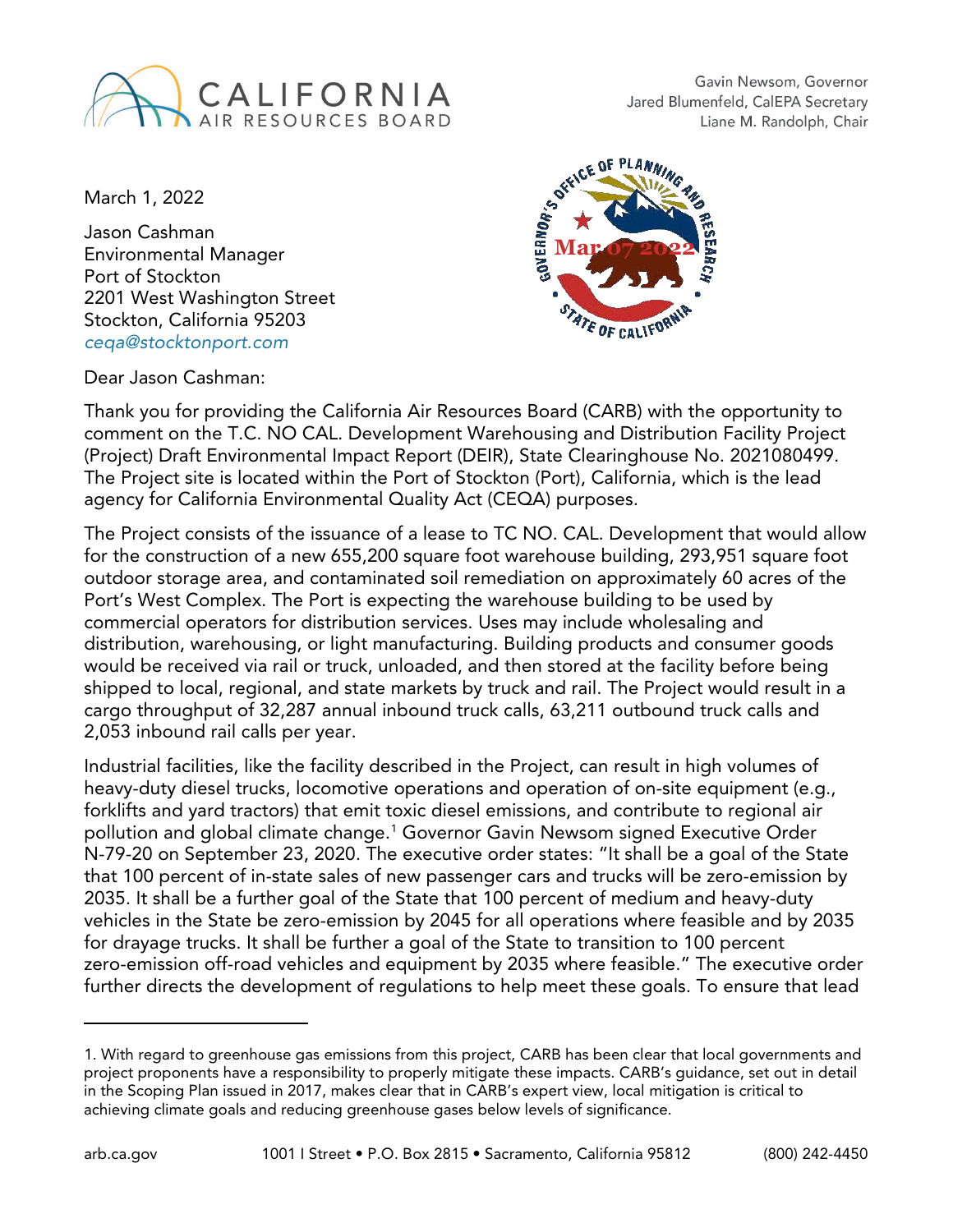agencies, like the Port, stay in step with evolving scientific knowledge to protect public health from adverse air quality and greenhouse gas impacts from the transportation sector, which serves as the basis of the Governor's Executive Order N-79-20, CARB staff urges the Port and applicant to construct and operate the Project using the zero-emission technologies recommended in this letter.

CARB submitted a comment letter, which is attached to this letter, on the Notice of Preparation (NOP) for the DEIR released in August 2021. CARB's comments, dated October 1, 2021, highlighted the need for preparing a health risk assessment (HRA) for the Project. The letter also encouraged the Port and applicant to implement all existing and emerging zero-emission technologies to minimize exposure to diesel particulate matter (diesel PM) and nitrogen oxides (NOx) emissions for all neighboring communities, and to minimize the greenhouse gases that contribute to climate change. Since the Project is located near the Stockton community, which has been designated as a disadvantaged community under Assembly Bill (AB) 617 (C. Garcia, Chapter 136, Statutes of 2017)<sup>2</sup>, CARB's comments on the NOP expressed concerns with the potential cumulative health risks associated with the construction and operation of the Project. CARB reviewed the DEIR and has the following concerns:

#### The Port Must Implement All Feasible Mitigation Measures to Reduce the Project's Potentially Cumulatively Considerable Impact on Air Quality and Public Health

Chapter 3.2 (Air Quality) of the DEIR concludes that NOx emitted during Project operation would exceed the San Joaquin Valley Air Pollution Control District's (SJVAPCD) significance thresholds. To reduce the Project's impact on air quality, the DEIR included five mitigation measures summarized below.

- MM-AQ-1: Require construction contractors to minimize heavy-duty construction equipment idling time to 2 minutes when feasible.
- MM-AQ-2: Use construction equipment equipped with Tier 4 engines.
- MM-AQ-3: Require all trucks serving the Project to minimize idling duration to 2 minutes.
- MM-AQ-4: Encourage customers to utilize 2017 or newer trucks to transport cargo.
- MM-AQ-5: Require terminal and yard equipment to be the cleanest available equipment.

After implementing these measures, the Port concluded in the DEIR that the Project's impact on air quality would be reduced to a less than significant level. However, the DEIR

<span id="page-1-0"></span><sup>2.</sup> Assembly Bill 617, Garcia, C., Chapter 136, Statutes of 2017, modified the California Health and Safety Code, amending § 40920.6, § 42400, and § 42402, and adding § 39607.1, § 40920.8, § 42411, § 42705.5, and § 44391.2.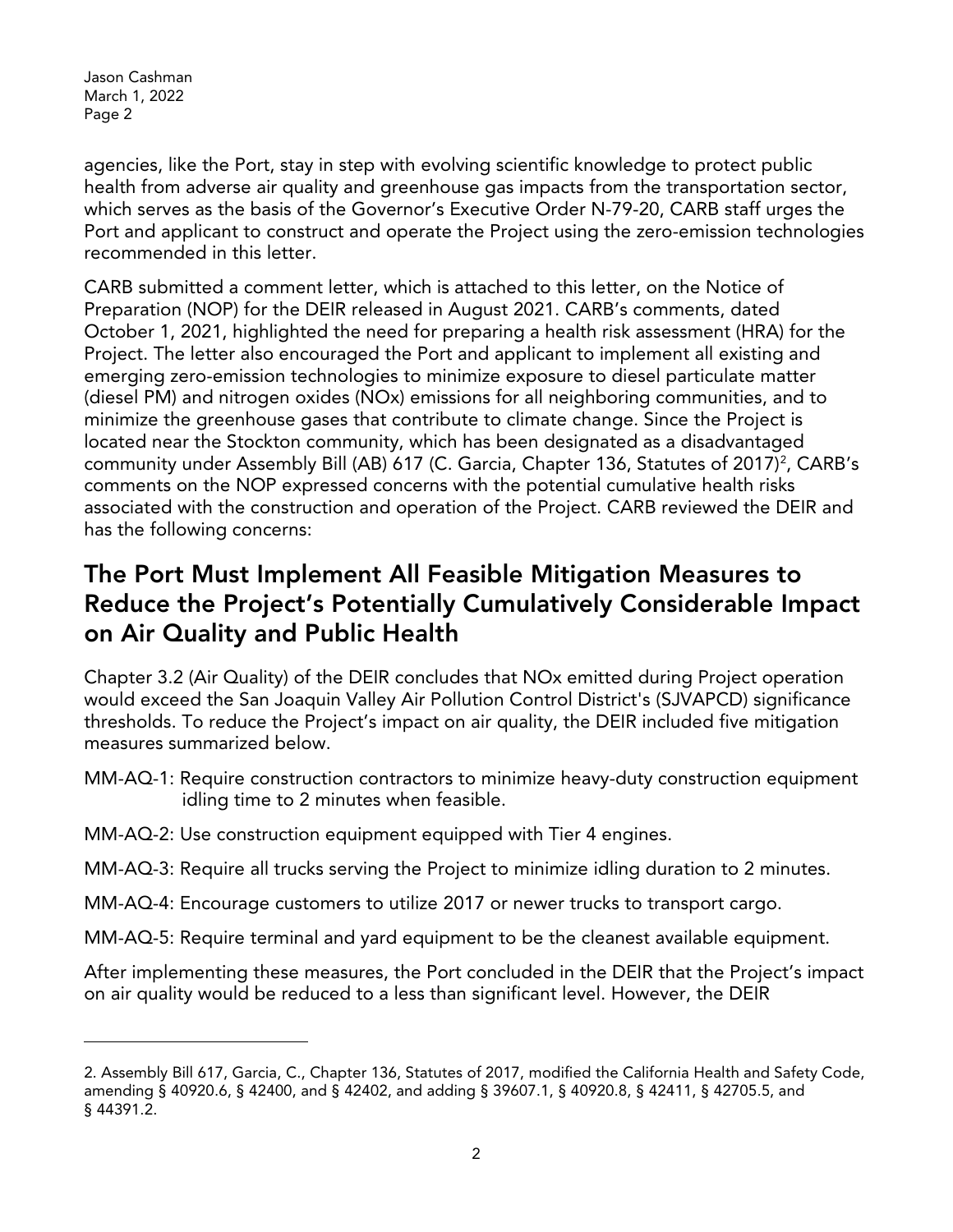acknowledges that Project is located near other past, present, and reasonably foreseeable future industrial projects located around the Port. Because of this, the Port concluded in Chapter 4.2.1 (Cumulative Impacts for Affected Environmental Resource Areas) that the operation of the Project in conjunction with these projects would result in a cumulatively significant impact on air quality and public health after mitigation.

Some of the mitigation measures presented in the DEIR, aimed to reduce the Project's air quality impacts, lack enforceability. The operational mitigated air pollutant emissions shown in the DEIR assumes all trucks serving the Project would be model year 2017 or later. However, MM-AQ-4 would not require tenants to use model year 2017 trucks, but rather would encourage tenants to use them. Based on CARB's review of the Project's air quality analysis, unless all trucks were model year 2017 or later, the Project's air quality impacts would likely remain significant even after all mitigation measures are applied. For MM-AQ-4 to be useful, the measure must require, rather than encourage, all customers to utilize 2017 or newer trucks to transport cargo. In addition, this measure must have some method of enforcement. If there is no plan to enforce MM-AQ-4, the Port must re-model the Project's operational mitigated air quality emissions conservatively assuming that MM-AQ-4 will not be fully implemented.

Furthermore, MM-AQ-5 would require terminal and yard equipment to be the cleanest available equipment with a first preference for zero-emission equipment, a second preference for near-zero equipment, and then for the cleanest available equipment if neither zero nor near-zero equipment are available or feasible. The Port does not provide criteria used to determine how zero-emission equipment is available or feasible, leaving this criteria to be determined by the tenants. Zero-emission yard equipment is widely available and can be purchased using incentive funding from CARB's Clean Off-Road Equipment Voucher Incentive Project (CORE).[3](#page-2-0)

Since the Project, in conjunction with existing and planned facilities at the Port, would result in cumulatively considerable impacts on air quality and public heath, CARB staff urges the Port and applicant to implement all feasible mitigation measures to reduce the Project's impact on public health. Even where impacts will remain significant and unavoidable after mitigation, CEQA nevertheless requires that all feasible mitigation measures be incorporated (see California Public Resources Code§ 21081; 14 CCR§ 15126.2(b)). To meet this requirement, the Port must add the feasible emission reduction measures listed below in the Final Environmental Impact Report (FEIR) to reduce the Project's significant adverse air quality impacts:

• In construction contracts, include language that requires all heavy-duty trucks entering the construction site, during all construction phases, be model year 2014 or later.

<span id="page-2-0"></span><sup>3</sup> Clean Off-Road Equipment Voucher Incentive Project. Accessible at: *[https://californiacore.org/how](https://californiacore.org/how-toparticipate/)[toparticipate/](https://californiacore.org/how-toparticipate/)*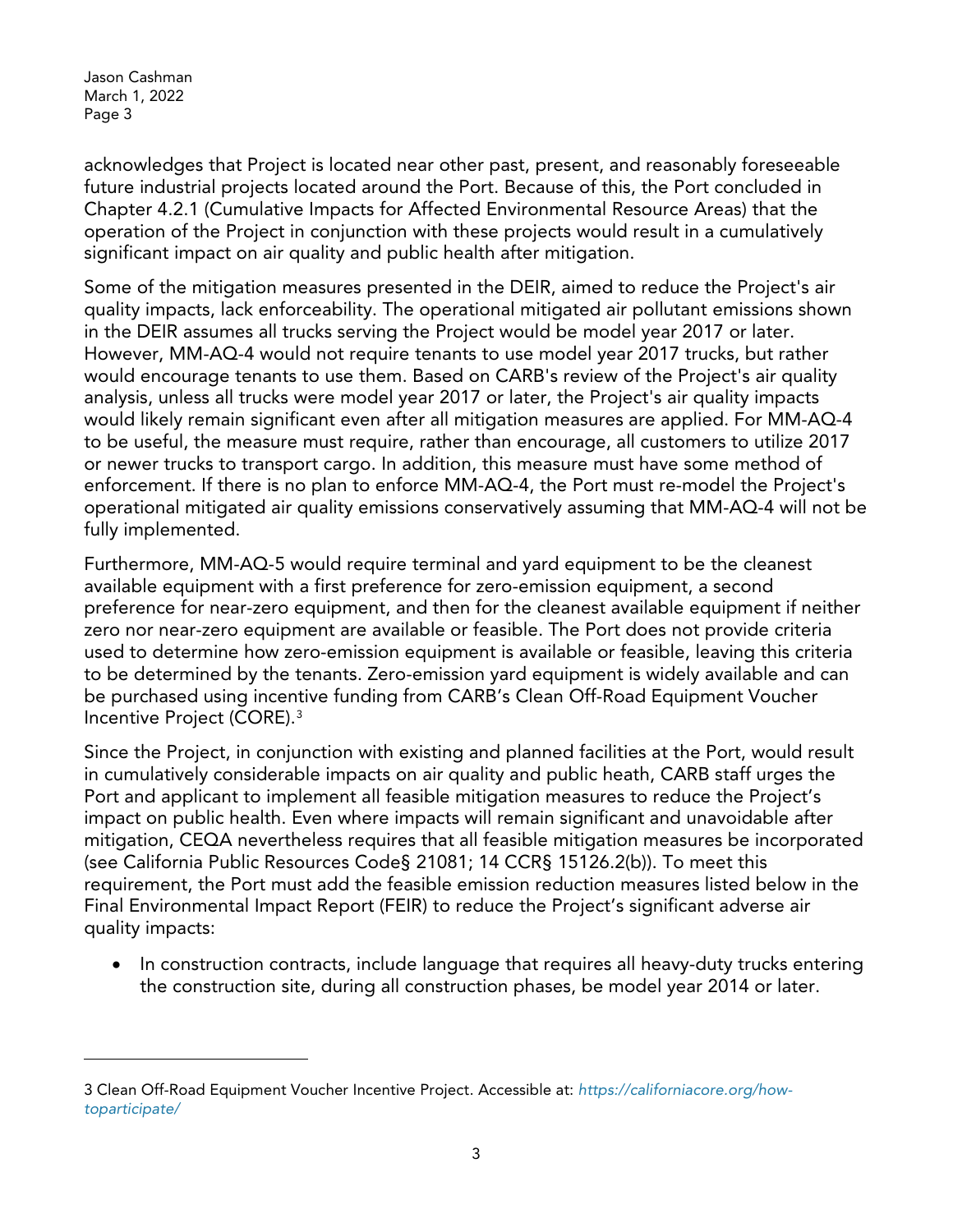- Require all heavy-duty trucks entering or on the Project site to be model year 2014 or later, expedite a transition to zero-emission vehicles, and be fully zero-emission beginning in 2023. A list of commercially available zero-emission trucks can be obtained from the Hybrid and Zero-emission Truck and Bus Voucher Incentive Project (HVIP).[4](#page-3-0) Additional incentive funds can be obtained from the Carl Moyer Program and Voucher Incentive Program.[5](#page-3-1)
- Include contractual language in tenant lease agreements that requires all service equipment (e.g., yard hostlers, yard equipment, forklifts, and pallet jacks) used within the Project site to be zero-emission.
- Include rooftop solar panels for each proposed warehouse to the extent feasible, with a capacity that matches the maximum allowed for distributed solar connections to the grid.

### The FEIR Should Include a Feasible Mitigation Measure that Ensures the Project Uses the Cleanest Switcher and Line-Haul Locomotives Available

To meet the emission reduction targets established by Executive Order N-79-20, CARB is presently developing regulatory concepts for the In-Use Locomotive Regulation to reduce air pollutant emissions, toxic air contaminants and greenhouse gas emissions from locomotives operating through California. These concepts would require locomotive operators to mitigate diesel PM emissions by paying into an account used by the operators to develop or purchase zero-emission locomotives. The proposed concepts would also prohibit the operation of locomotives with an original engine build date that is 23 years or older starting in 2030, limit locomotive idling durations to 30 minutes, and require operators to register their locomotives with CARB. More information about the proposed In-Use Locomotive Regulation and associated workshops can be obtained from CARB's website: *<https://ww2.arb.ca.gov/our-work/programs/reducing-rail-emissions-california>*.

Based on emerging technologies in batteries and hydrogen fuel cells, zero-emission locomotives are becoming a reality and could be used in the near future to meet the needs of the Project. CARB has sponsored, and continues to sponsor, demonstration projects to accelerate the adoption of clean freight technologies and reduce air pollution caused by the movement of goods throughout the State. CARB's Zero and Near Zero-Emission Freight Facilities Program successfully demonstrated batteries in locomotives that could be

<span id="page-3-0"></span><sup>4.</sup> Zero-Emission Truck and Bus Voucher Incentive Project. Accessible at: *<https://californiahvip.org/>*

<span id="page-3-1"></span><sup>5.</sup> Carl Moyer Program and Voucher Incentive Program. *<https://ww2.arb.ca.gov/carl-moyer-program-apply>*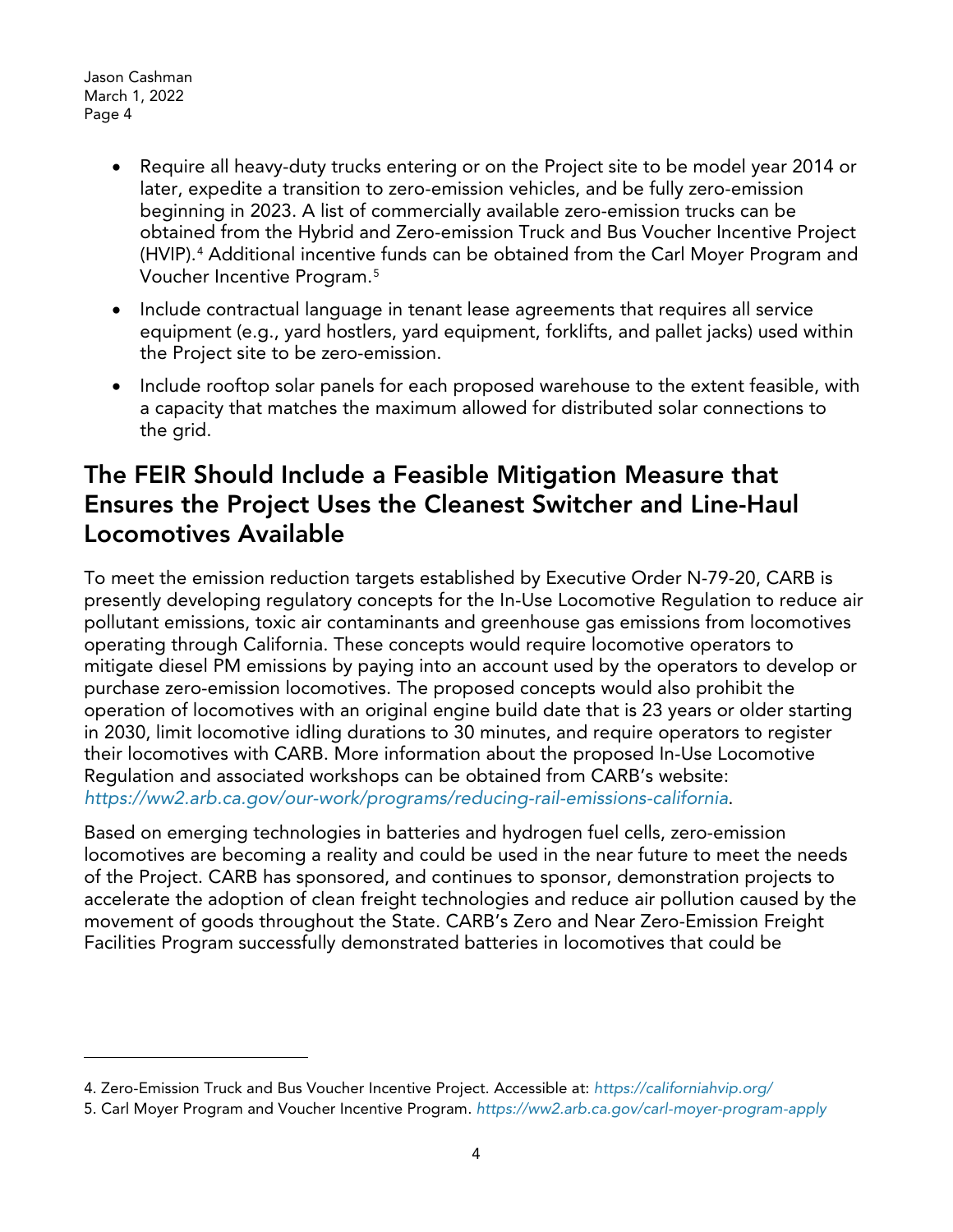developed further and applied to the Project.<sup>[6](#page-4-0)</sup> Although there are no demonstration projects currently funded by CARB, there are demonstration projects presently underway that focus on battery-electric and hydrogen zero-emission locomotive technologies. An example of these demonstration projects is provided below.

- Lithium-ion Battery Technology. "Progress Rail, a Caterpillar company, has reached an agreement with Pacific Harbor Line to supply its new EMD® Joule battery electric locomotive for a demonstration project operating in the POLA and POLB, California. The new, six-axle locomotive will feature the latest lithium-ion battery technology and battery management system, alongside alternating current (AC) traction and state-of-the-art electronics. The locomotive includes battery capacity of 2.4 megawatt hours, for a run time of up to 24 hours, depending upon charging and utilization. It is anticipated for delivery in the second half of 2021.["7](#page-4-1)
- Hydrogen-Powered Locomotive Pilot Project. In December 2020, Canadian Pacific (CP) has announced plans to develop line-haul hydrogen-powered locomotive technology. The "[h]ydrogen Locomotive Program will retrofit a line-haul locomotive with hydrogen fuel cells and battery technology to drive the locomotive's electric traction motors. Once operational, CP will conduct rail service trials and qualification testing to evaluate the technology's readiness for the freight-rail sector."[8](#page-4-2)
- Ultium Battery and HYDROTEC Hydrogen Fuel Cell Technology. In June 2021, Wabtec Corporation and General Motors (GM) announced develop and commercialize GM's Ultium battery technology and HYDROTEC hydrogen fuel cell systems. [9](#page-4-3)

With the development of locomotive technology presently underway, and the goals set by Executive Order N-79-20, it is reasonable to expect that zero-emission switcher and line-haul locomotives could be available by 2030. To this end, CARB staff urges the Port and applicant to present a mitigation measure in the FEIR that requires all switcher and line-haul locomotives serving the Project to be zero-emission.

<span id="page-4-0"></span><sup>6.</sup> California Air Resources Board (CARB), 2020. CARB's Zero and Near Zero-emission Freight Facility Program. Accessible at *[https://ww2.arb.ca.gov/news/carb-announces-more-200-million-new-funding-clean-freight](https://ww2.arb.ca.gov/news/carb-announces-more-200-million-new-funding-clean-freight-transportation#:%7E:text=The%20goal%20of%20CARB)[transportation#:~:text=The%20goal%20of%20CARB's%20Zero,commercialization%20of%20these%20technolo](https://ww2.arb.ca.gov/news/carb-announces-more-200-million-new-funding-clean-freight-transportation#:%7E:text=The%20goal%20of%20CARB) [gies%20statewide](https://ww2.arb.ca.gov/news/carb-announces-more-200-million-new-funding-clean-freight-transportation#:%7E:text=The%20goal%20of%20CARB)*

<span id="page-4-1"></span><sup>7.</sup> Progress Rail, 2020. Progress Rail and Pacific Harbor Line Sign Agreement. Accessible at *[https://www.progressrail.com/en/Company/News/PressReleases/ProgressRailAndPacificHarborLineSignAgreem](https://www.progressrail.com/en/Company/News/PressReleases/ProgressRailAndPacificHarborLineSignAgreementForBatteryLocomotive.html) [entForBatteryLocomotive.html](https://www.progressrail.com/en/Company/News/PressReleases/ProgressRailAndPacificHarborLineSignAgreementForBatteryLocomotive.html)*

<span id="page-4-2"></span><sup>8.</sup> Canadian Pacific, 2020. CP announces hydrogen-powered locomotive pilot project. Accessible at *<https://www.cpr.ca/en/media/cp-announces-hydrogen-powered-locomotive-pilot-project>*

<span id="page-4-3"></span><sup>9.</sup> General Motors, 2021. Wabtec and GM to Develop Advanced Ultium Battery and HYDROTEC Hydrogen Fuel Cell Solutions for Rail Industry. Accessible at

*[https://plants.gm.com/media/us/en/gm/home.detail.html/content/Pages/news/us/en/2021/jun/0615](https://plants.gm.com/media/us/en/gm/home.detail.html/content/Pages/news/us/en/2021/jun/0615-wabtec.html) [wabtec.html](https://plants.gm.com/media/us/en/gm/home.detail.html/content/Pages/news/us/en/2021/jun/0615-wabtec.html)*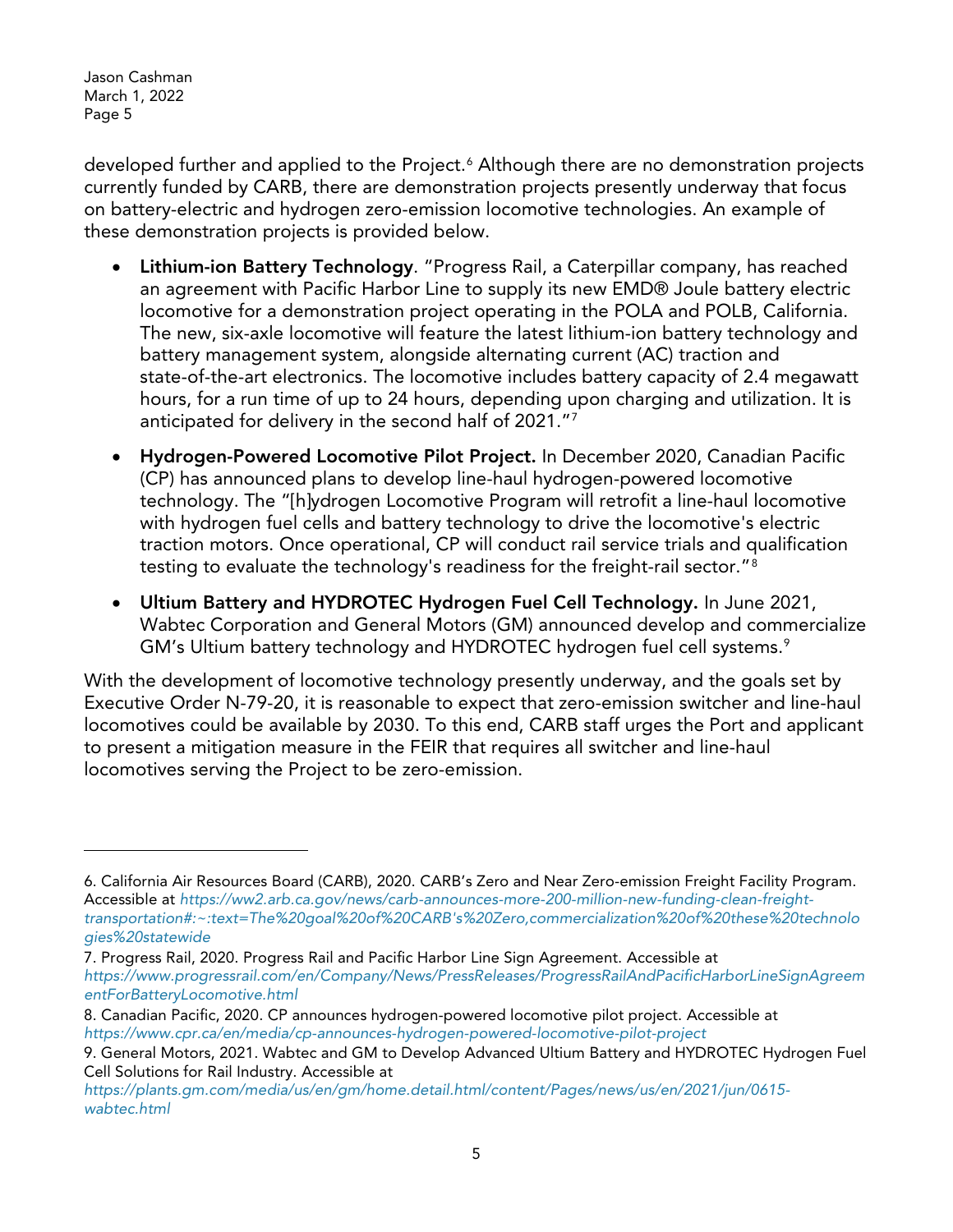# The DEIR Does Not Specify if the Project Would be Used for Cold Storage

In Chapter 2 (Project Description) of the DEIR, the Port does not specify if the Project would include the operation of on-site cold storage uses. Consequently, air pollutant emissions associated with cold storage operation were not included in the DEIR. Should the Project later include cold storage uses, residences in the Stockton community near the Project-site could be exposed to significantly higher levels of toxic diesel PM and nitrogen oxides (NOx), and greenhouse gases when compared trucks, trailers, and rail cars without Transport Refrigeration Units (TRUs). To ensure TRUs will not operate within the Project site without first quantifying and mitigating their potential impacts, the Port must include one of the following design features in the FEIR:

- A Project design measure requiring contractual language in tenant lease agreements that prohibits tenants from operating TRUs within the Project-site; or
- A condition requiring a restrictive covenant over the parcel that prohibits the applicant's use of TRUs on the property, unless the applicant seeks and receives an amendment to its conditional use permit allowing such use.

If the Port and applicant later chooses to allow TRUs to operate within the Project site, the Port must re-model the Project's air quality impact analysis and HRA to account for potential health risk impacts. The updated air quality impact analysis and HRA should include the following air pollutant emission reduction measures:

- Include contractual language in tenant lease agreements that requires all loading/unloading docks and trailer or container spaces to be equipped with electrical hookups for trucks with TRU or auxiliary power units. This requirement will substantially decrease the amount of time that a TRU powered by a fossil-fueled internal combustion engine can operate at the Project-site. Use of zero-emission all-electric plug-in TRUs, hydrogen fuel cell transport refrigeration, and cryogenic transport refrigeration are encouraged and can also be included in lease agreements.[10](#page-5-0)
- Include contractual language in tenant lease agreements that requires all TRUs entering the project site to be plug-in capable.

<span id="page-5-0"></span><sup>10.</sup> CARB's Technology Assessment for Transport Refrigerators provides information on the current and projected development of TRUs, including current and anticipated costs. The assessment is available at: *[https://www.arb.ca.gov/msprog/tech/techreport/tru\\_07292015.pdf](https://www.arb.ca.gov/msprog/tech/techreport/tru_07292015.pdf)*.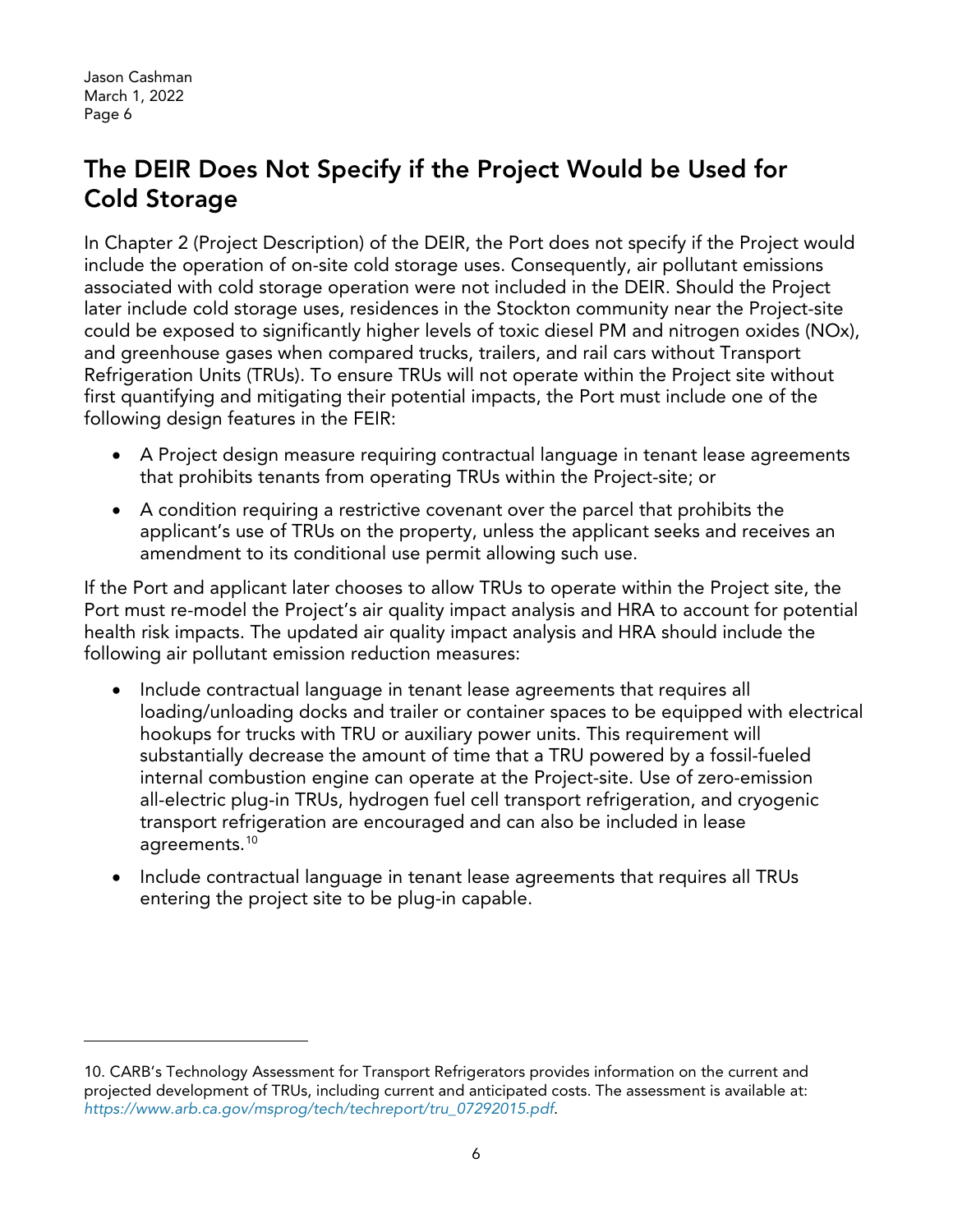## The Port Uses Modeling Assumptions Unsupported by Substantial Evidence

The Project's operational mobile source air pollutant emissions may have been underestimated in the DEIR by using trip lengths and operational durations unsupported by substantial evidence. Chapter 3.2 (Air Quality) of the DEIR shows that the Project operational emissions of NOx would exceed the SJVAPCD significance thresholds and would be reduced to a less than significant level after the implementation of MM-AQ-1 through MM-AQ-5. The Project's operational air pollutant emissions were estimated under the assumption that the Project would not operate more than 313 days out of the year (see Table 21 in Appendix D of the DEIR). However, this conflicts with the operating assumptions presented in Chapter 2.7 (Proposed Project Operations) of the DEIR, which assumes the Project would operate 365 days out of the year. The Port should revise the assumptions used to estimate the Project's operational emissions to be consistent with those used in the Project's description and present the updated unmitigated and mitigated air pollutant emissions in the FEIR.

The Port estimated the Project's operational air pollutant emissions using the assumption that the heavy-duty trucks and trains serving the Project would travel a distance of 22 and 25 miles, respectively. There is a concern that these trip distances could be underestimated as Project-related heavy-duty trucks and trains transporting goods could travel greater distances, such as to the Port of Oakland or Port of Point San Pablo. Unless the Port restricts the Project's truck and train trip distances to those specified in the Project's air quality analysis, the Port must remodel the Project's air quality impacts assuming a trip distance supported by substantial evidence.

# Conclusion

CARB is concerned about the potential air quality impacts should the Port approve the Project and the assumptions used to evaluate those impacts in the DEIR. The Project is located within proximity to residences within the Stockton community, which has been designated as a disadvantaged community under AB 617. The DEIR evaluates Project air quality impacts assuming that unenforceable mitigation measures will be implemented once the Project is operational. The DEIR does not include any mitigation measures to reduce the air pollutant emissions generated by the switcher and line-haul locomotives serving the Project. The DEIR may not have accounted for diesel PM emissions from trucks with TRUs or accounted for TRUs on rail cars when evaluating the Project's cancer risk impacts. Lastly, the Port evaluated air quality using unsubstantiated truck and trail trip distances and inconsistent annual operating days.

Given the breadth and scope of projects subject to CEQA review throughout California that have air quality and greenhouse gas impacts, coupled with CARB's limited staff resources to substantively respond to all issues associated with a project, CARB must prioritize its substantive comments here based on staff time, resources, and its assessment of impacts. CARB's deliberate decision to substantively comment on some issues does not constitute an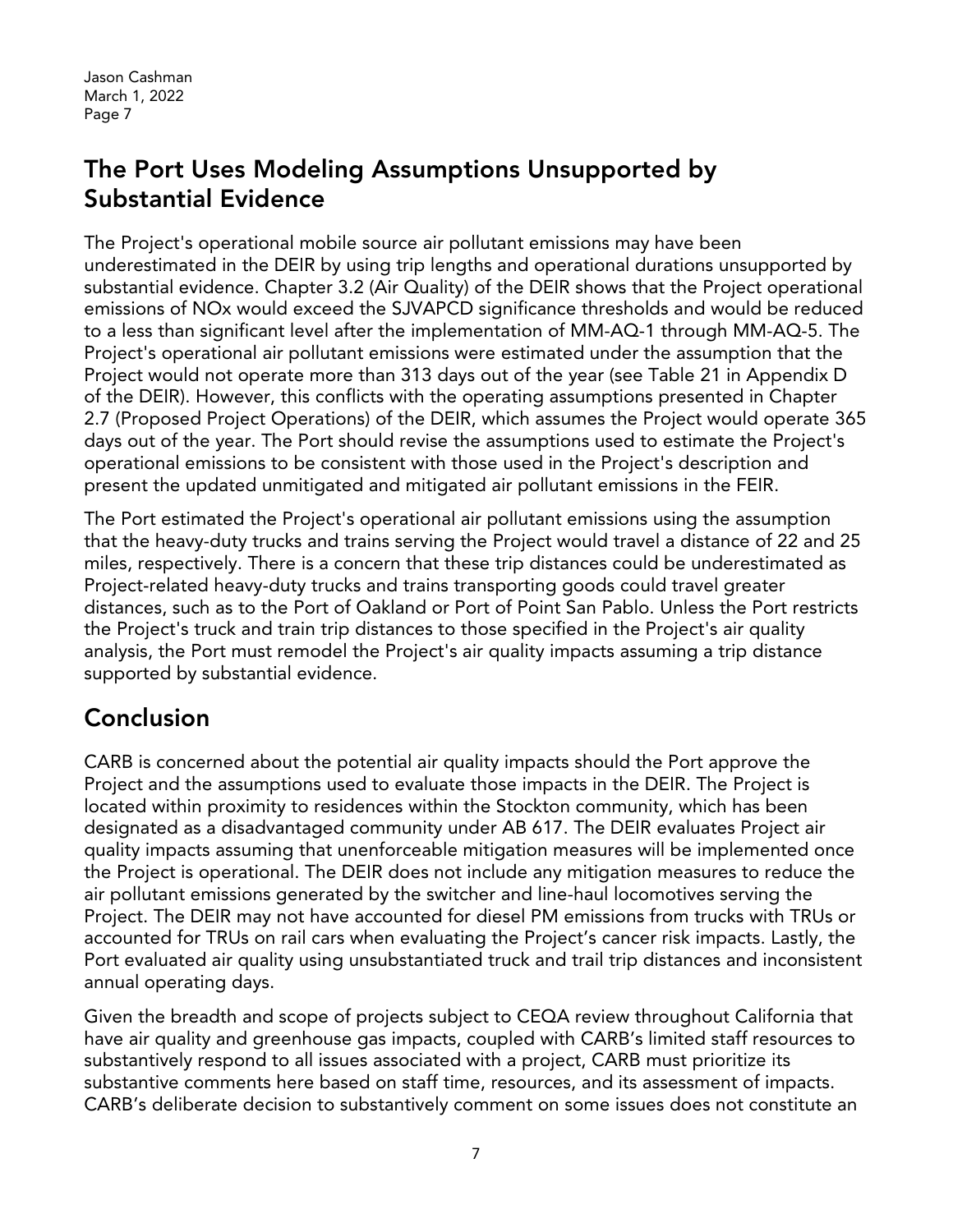admission or concession that it substantively agrees with the lead agency's findings and conclusions on any issues on which CARB does not substantively submit comments.

CARB appreciates the opportunity to comment on the DEIR for the Project and can provide assistance on zero-emission technologies and emission reduction strategies, as needed. Please include CARB on your list of selected State agencies that will receive the FEIR. If you have questions, please contact Stanley Armstrong, Air Pollution Specialist via email at *[stanley.armstrong@arb.ca.gov](mailto:stanley.armstrong@arb.ca.gov)*.

Sincerely,

Robert Krieger, Branch Chief, Risk Reduction Branch

Attachment

cc: State Clearinghouse *[state.clearinghouse@opr.ca.gov](mailto:state.clearinghouse@opr.ca.gov)*

> Dillon Delvo, Executive Director, Little Manila Rising *[dillon@littlemanila.org](mailto:dillon@littlemanila.org)*

Matt Holmes, Environmental Justice Director, Little Manila Rising *[matt@littlemanila.org](mailto:matt@littlemanila.org)*

Patia Siong, Supervising Air Quality Specialist, San Joaquin Valley Air Pollution Control **District** *[patia.siong@valleyair.org](mailto:patia.siong@valleyair.org)*

Eric McLaughlin, Air Quality Specialist, San Joaquin Valley Air Pollution Control District *[eric.mclaughlin@valleyair.org](http://eric.mclaughlin@valleyair.org/)*

Jonathan Pruitt, Environmental Justice Program Coordinator, Catholic Charities of the Diocese of Stockton *[jpruitt@ccstockton.org](mailto:jpruitt@ccstockton.org)*

Mary Elizabeth, Conservation Chair, Delta-Sierra Group, *[mebeth@outlook.com](mailto:mebeth@outlook.com)*

Mariah Looney, Campaign Coordinator, Restore the Delta *[mariah@restorethedelta.org](mailto:mariah@restorethedelta.org)*

Morgan Capilla, NEPA Reviewer, U.S. Environmental Protection Agency, Air Division, Region 9

*[capilla.morgan@epa.gov](mailto:capilla.morgan@epa.gov)*

Stanley Armstrong, Air Pollution Specialist, Risk Reduction Branch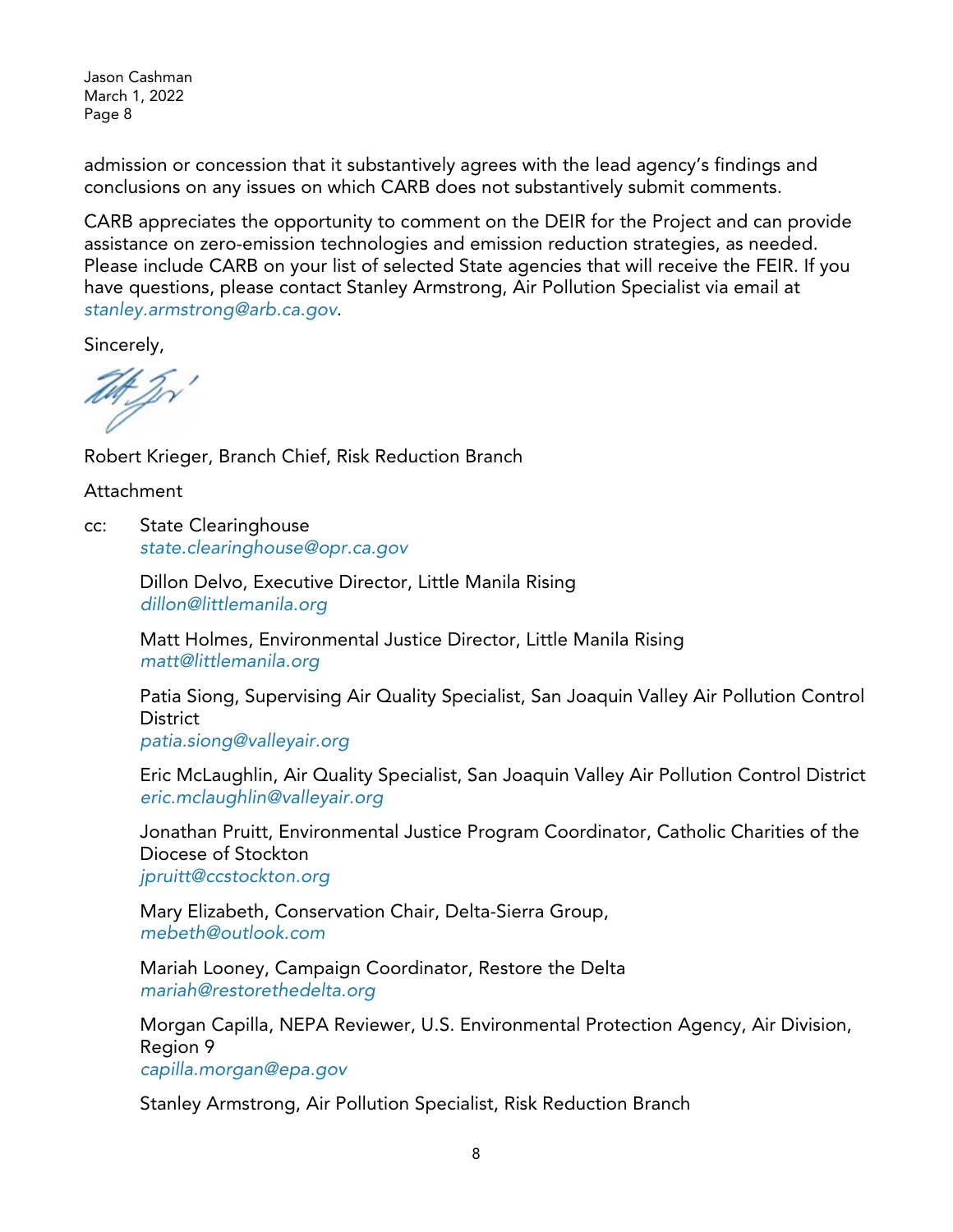

October 1, 2021

Jason Cashman Environmental and Regulatory Affairs Manager Port of Stockton 2201 West Washington Street Stockton, California 95203 *[ceqa@stocktonport.com](mailto:ceqa@stocktonport.com)*

Dear Jason Cashman:

Thank you for providing the California Air Resources Board (CARB) with the opportunity to comment on the Notice of Preparation (NOP) for the TC NO. CAL. Development Warehousing and Distribution Facility Project (Project) Draft Environmental Impact Report (DEIR), State Clearinghouse No. 2021080499. The Project site is located within the Port of Stockton (Port), California, which is the lead agency for California Environmental Quality Act (CEQA) purposes.

The Project consists of the issuance of a lease to TC NO. CAL. Development that would allow for the construction of a new 655,200 square foot warehouse building, 293,951 square foot outdoor storage area, and contaminated soil remediation on approximately 60 acres of the Port's West Complex. The warehouse building is expected to be used by a commercial operator for distribution services, which may include wholesaling and distribution, warehousing, or light manufacturing. Building products and consumer goods would be received via rail or truck, unloaded, and then stored at the facility before being shipped to local, regional, and state markets by truck and rail. According to the NOP, the Project would result in a cargo throughput of 32,287 annual inbound truck calls, 63,211 outbound truck calls and 2,053 inbound rail calls per year.

Industrial development, such as the Project, can result in high daily volumes of heavy-duty diesel truck and rail traffic and operation of on-site equipment (e.g., forklifts and yard tractors) that emit toxic diesel emissions, and contribute to regional air pollution and global climate change[.1](#page-8-0) The proposed warehouse building will be located approximately a half a mile from the Stockton community. This community has been designated as a disadvantaged community under Assembly Bill (AB) 617 (C. Garcia, Chapter 136, Statutes of 2017)<sup>2</sup> and

<span id="page-8-0"></span><sup>1.</sup> With regard to greenhouse gas emissions from this project, CARB has been clear that local governments and project proponents have a responsibility to properly mitigate these impacts. CARB's guidance, set out in detail in the Scoping Plan issued in 2017, makes clear that in CARB's expert view, local mitigation is critical to achieving climate goals and reducing greenhouse gases below levels of significance.

<span id="page-8-1"></span><sup>2</sup> Assembly Bill 617, Garcia, C., Chapter 136, Statutes of 2017, modified the California Health and Safety Code, amending § 40920.6, § 42400, and § 42402, and adding § 39607.1, § 40920.8, § 42411, § 42705.5, and § 44391.2.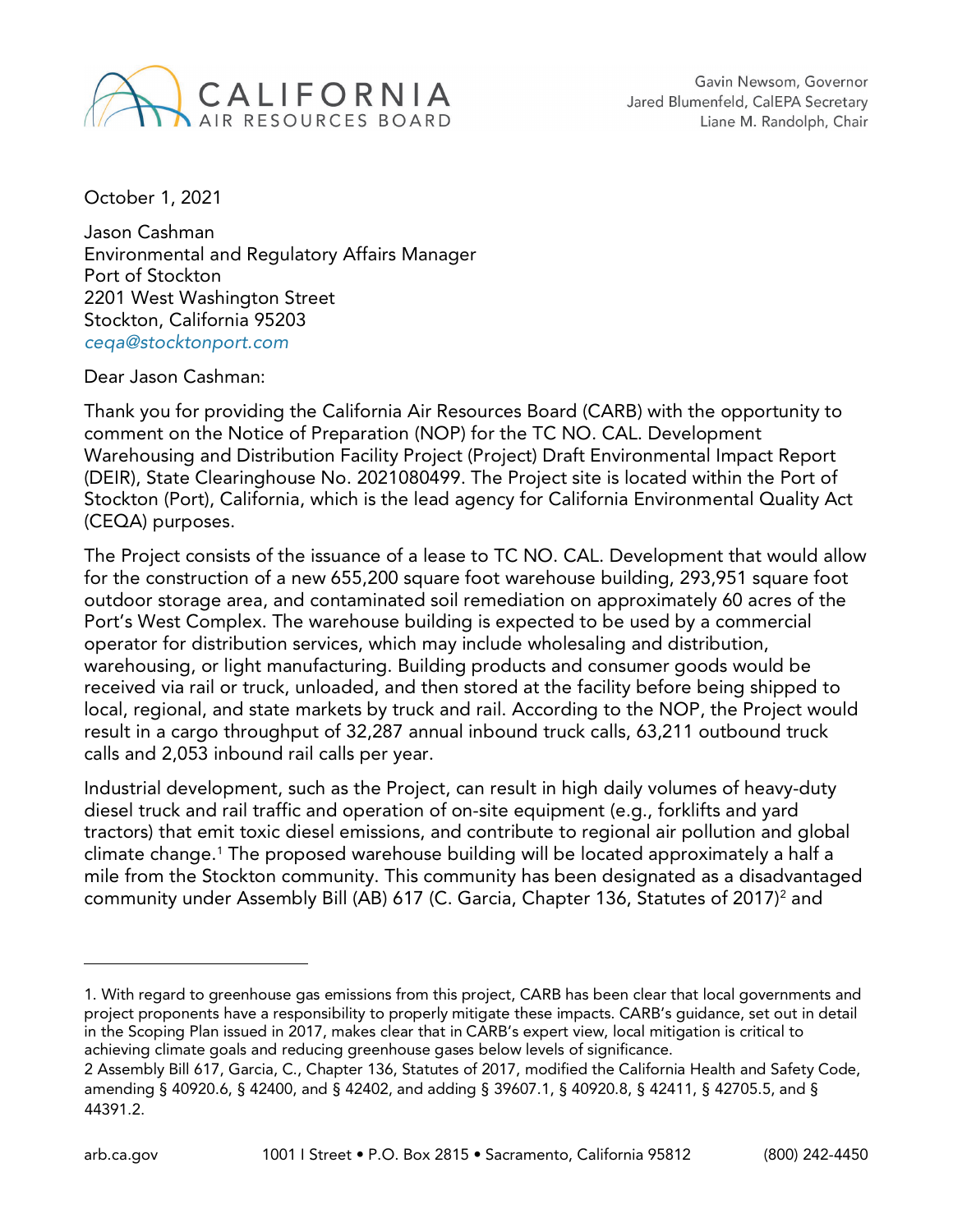therefore, CARB is concerned about localized air pollutant exposure at the neighborhood level, as well as the Project's regional air quality impacts.

# The Project Would Increase Exposure to Air Pollution in Disadvantaged Communities

The Project, in conjunction with the operation of the other industrial development within the Port of Stockton, will expose the nearby Stockton community to increased levels of air pollution. Addressing the disproportionate impacts that air pollution has on disadvantaged communities is a pressing concern across the State, as evidenced by statutory requirements compelling California's public agencies to target these communities for clean air investment, pollution mitigation, and environmental regulation. The following three pieces of legislation need to be considered and included in the DEIR when developing a project like this near a disadvantaged community:

# Senate Bill 535 (De León, 2012)

Senate Bill 5[3](#page-9-0)5 (De León, Chapter 830, 2012)<sup>3</sup> recognizes the potential vulnerability of low-income and disadvantaged communities to poor air quality and requires funds to be spent to benefit disadvantaged communities. The California Environmental Protection Agency (CalEPA) is charged with the duty to identify disadvantaged communities. CalEPA bases its identification of these communities on geographic, socioeconomic, public health, and environmental hazard criteria (Health and Safety Code, section 39711, subsection (a)). In this capacity, CalEPA currently defines a disadvantaged community, from an environmental hazard and socioeconomic standpoint, as a community that scores within the top 25 percent of the census tracts, as analyzed by the California Communities Environmental Health Screening Tool Version 3.0 (CalEnviroScreen).[4](#page-9-1) This Project is located with the boundary of the Stockton community. The maximum CalEnviroScreen score for the Stockton community is in the top 1 percent, indicating that the area is home to some of the most vulnerable neighborhoods in the State. The air pollution levels in the Stockton community routinely exceed state and federal air quality standards. CARB urges the Port to ensure that the Project does not adversely impact neighboring disadvantaged communities.

# Senate Bill 1000 (Leyva, 2016)

Senate Bill 1000 (SB 1000) (Leyva, Chapter [5](#page-9-2)87, Statutes of 2016)<sup>5</sup> amended California's Planning and Zoning Law. SB 1000 requires local governments that have identified

<span id="page-9-0"></span><sup>3</sup> Senate Bill 535, De León, K., Chapter 800, Statutes of 2012, modified the California Health and Safety Code, adding § 39711, § 39713, § 39715, § 39721and § 39723.

<span id="page-9-1"></span><sup>4 &</sup>quot;CalEnviroScreen 3.0." Oehha.ca.gov, California Office of Environmental Health Hazard Assessment, June 2018, *[https://oehha.ca.gov/calenviroscreen/report/calenviroscreen-3](https://oehha.ca.gov/calenviroscreen/report/calenviroscreen-30)*[0](https://oehha.ca.gov/calenviroscreen/report/calenviroscreen-30) 

<span id="page-9-2"></span><sup>5</sup> Senate Bill 1000, Leyva, S., Chapter 587, Statutes of 2016, amended the California Health and Safety Code, § 65302.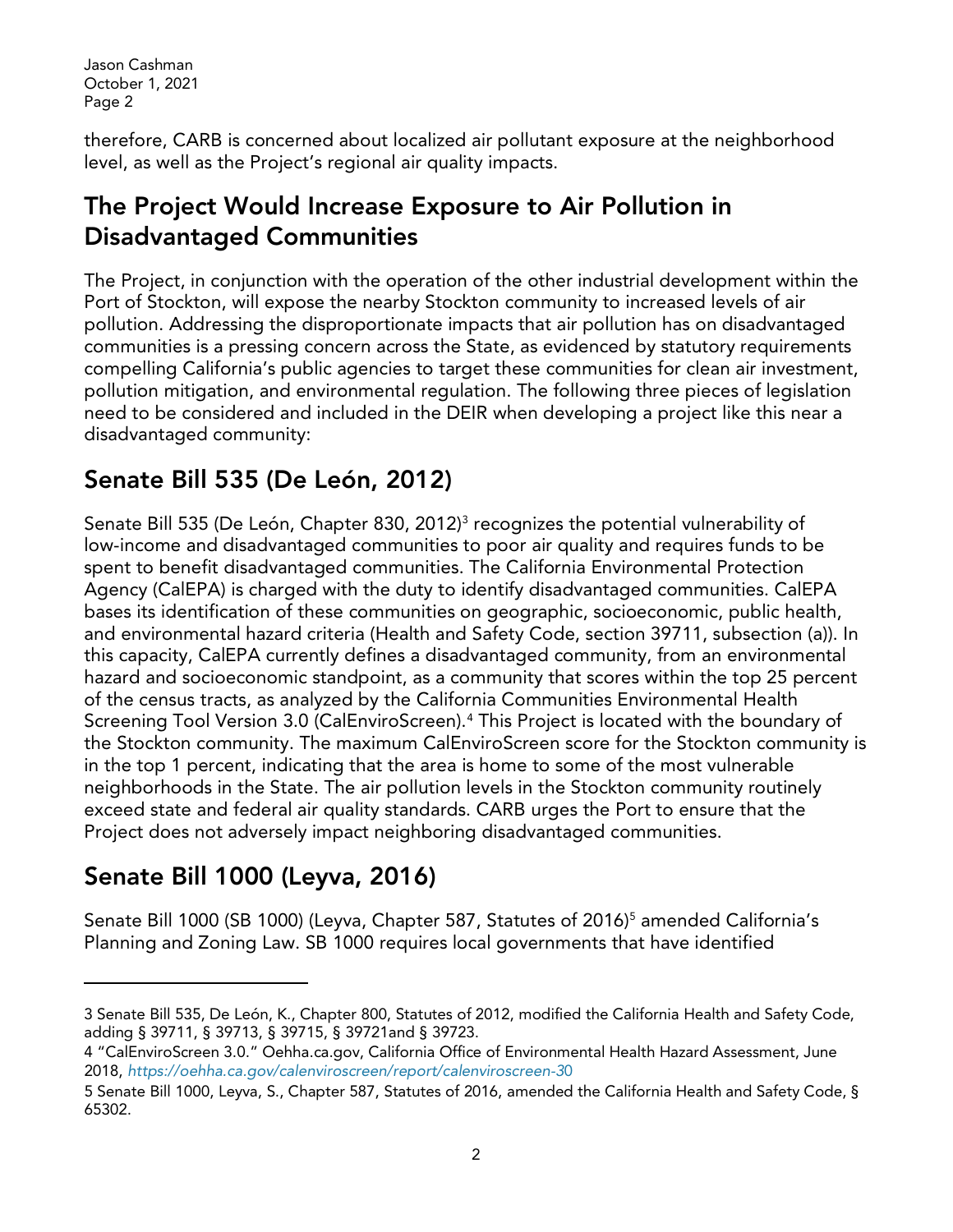disadvantaged communities to incorporate the addition of an environmental justice element into their general plans upon the adoption or next revision of two or more elements concurrently on or after January 1, 2018. SB 1000 requires environmental justice elements to identify objectives and policies to reduce unique or compounded health risks in disadvantaged communities. Generally, environmental justice elements will include policies to reduce the community's exposure to pollution through air quality improvement. SB 1000 affirms the need to integrate environmental justice principles into the planning process to prioritize improvements and programs that address the needs of disadvantaged communities.

# Assembly Bill 617 (Garcia, 2017)

The State of California has emphasized protecting local communities from the harmful effects of air pollution through the passage of AB 617. AB 617 requires CARB to develop the process that creates new community-focused and community-driven action to reduce air pollution and improve public health in communities that experience disproportionate burdens from exposure to air pollutants. In response to AB 617, CARB established the Community Air Protection Program with the goal of reducing exposure in communities heavily impacted by air pollution. As part of its role in implementing AB 617, CARB must annually consider the selection of communities for development and implementation of community air monitoring plans and/or community emission reduction programs for those communities affected by a high cumulative exposure burden. The Stockton community is one of 15 communities statewide chosen thus far for inclusion in the Community Air Protection Program.

The Stockton community was selected for the development of both a Community Air Monitoring Plan and a Community Emissions Reduction Program (CERP) due to its high cumulative exposure burden, the presence of a significant number of sensitive populations (children, elderly, and individuals with pre-existing conditions), and the socioeconomic challenges experienced by its residents. CARB approved the Stockton CERP in July 2021, which describes strategies to achieve emissions and exposure reductions throughout this community, including significantly reducing or eliminating emissions from heavy-duty mobile sources and industrial stationary sources.

Health-harming emissions, including particulate matter (PM), toxic air contaminants, and diesel PM generated from the proposed increase in warehouse development in the Project area will negatively impact the community, which is already disproportionately impacted by air pollution from existing freight operations as well as stationary sources of air pollution. Part of the AB 617 process required CARB and the San Joaquin Valley Air Pollution Control District (SJVAPCD) to create a highly resolved inventory of air pollution sources within this community.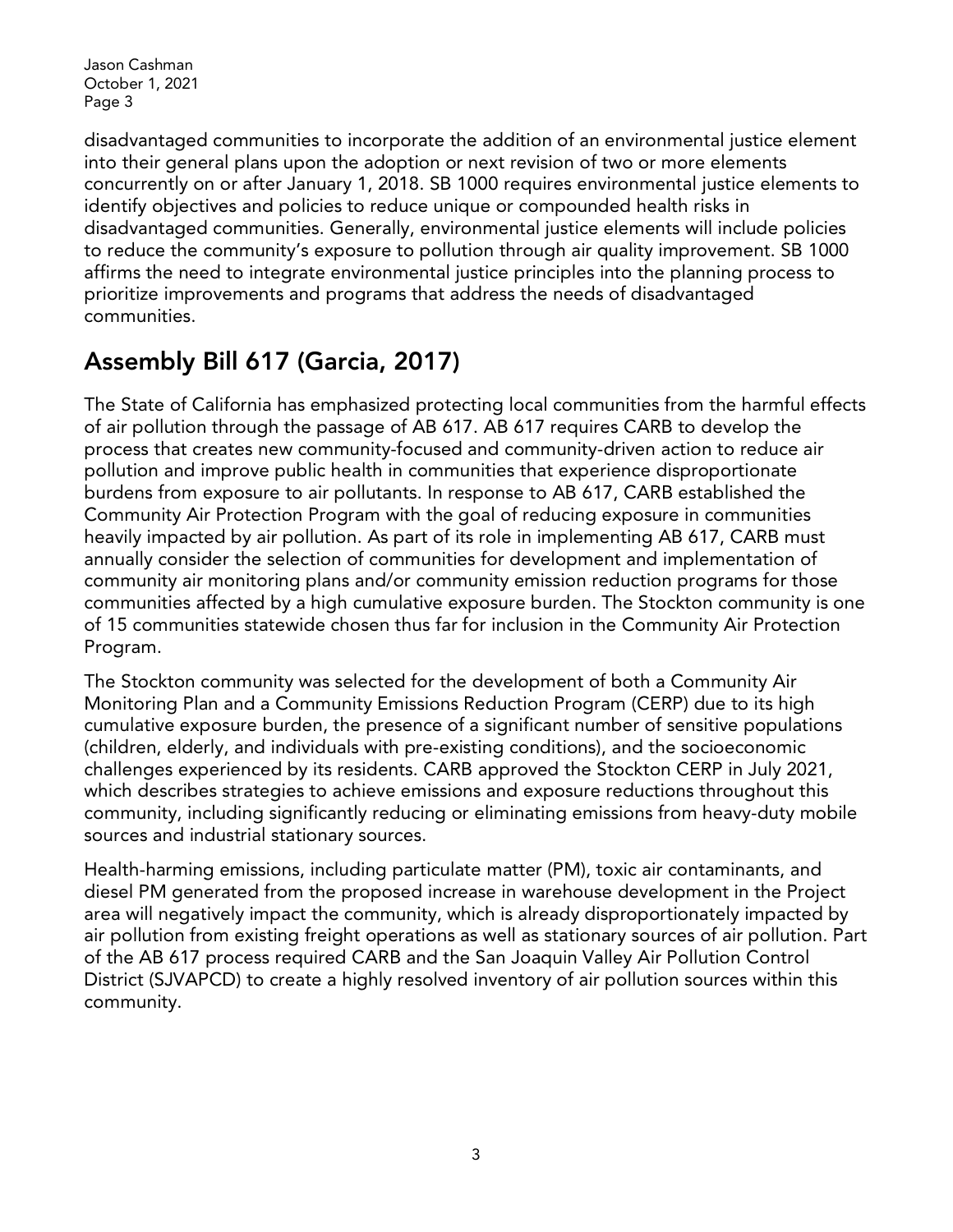## The DEIR Should Quantify and Discuss the Potential Cancer Risks from Project Operation

Since the Project is near a community that is already burdened by multiple air pollution sources, CARB urges the Port and applicant to prepare a health risk assessment (HRA) for the Project. The HRA should account for all potential operational health risks from Project-related diesel particulate matter (diesel PM) emission sources, including, but not limited to, back-up generators, on-site diesel-powered equipment, locomotives, and heavy‑duty trucks. The HRA should also determine if the operation of the Project in conjunction with past, present, and reasonably foreseeable future projects or activities would result in a cumulative cancer risk impact on nearby residences. To reduce diesel PM exposure and associated cancer risks, CARB urges the Port and applicant to include all the air pollution reduction measures listed in Attachment A.

Since the Project description provided in the NOP does not explicitly state that the proposed industrial land uses would not be used for cold storage, there is a possibility that trucks and trailers visiting the Project-site would be equipped with TRUs. [6](#page-11-0) TRUs on trucks and trailers can emit large quantities of diesel exhaust while operating within the Project-site. Residences and other sensitive receptors (e.g., daycare facilities, senior care facilities, and schools) located near where these TRUs could be operating, would be exposed to diesel exhaust emissions that would result in a significant cancer risk impact to the nearby community. If the Project would be used for cold storage, CARB urges the Port to model air pollutant emissions from on-site TRUs in the DEIR, as well as include potential cancer risks from on-site TRUs in the Project's HRA. If the Project will not be used for cold storage, CARB urges the Port to include one of the following design measures in the DEIR:

- A Project design measure requiring contractual language in tenant lease agreements that prohibits tenants from operating TRUs within the Project-site; or
- A condition requiring a restrictive covenant over the parcel that prohibits the applicant's use of TRUs on the property unless the applicant seeks and receives an amendment to its conditional use permit allowing such use.

The HRA prepared in support of the Project should be based on the latest Office of Environmental Health Hazard Assessment's (OEHHA) guidance (2015 Air Toxics Hot Spots Program Guidance Manual for Preparation of Health Risk Assessments),<sup>7</sup> and CARB's Hot Spots Analysis and Reporting Program (HARP2 model). The Project's mobile PM emissions used to estimate the Project's cancer risk impacts should be based on CARB's latest 2021

<span id="page-11-0"></span><sup>6.</sup> TRUs are refrigeration systems powered by integral diesel engines that protect perishable goods during transport in an insulated truck and trailer vans, rail cars, and domestic shipping containers.

<span id="page-11-1"></span><sup>7.</sup> Office of Environmental Health Hazard Assessment (OEHHA). Air Toxics Hot Spots Program Guidance Manual for Preparation of Health Risk Assessments. February 2015. Accessed at: *[https://oehha.ca.gov/media/downloads/crnr/2015guidancemanual.pd](https://oehha.ca.gov/media/downloads/crnr/2015guidancemanual.pdf)*[f.](https://oehha.ca.gov/media/downloads/crnr/2015guidancemanual.pdf)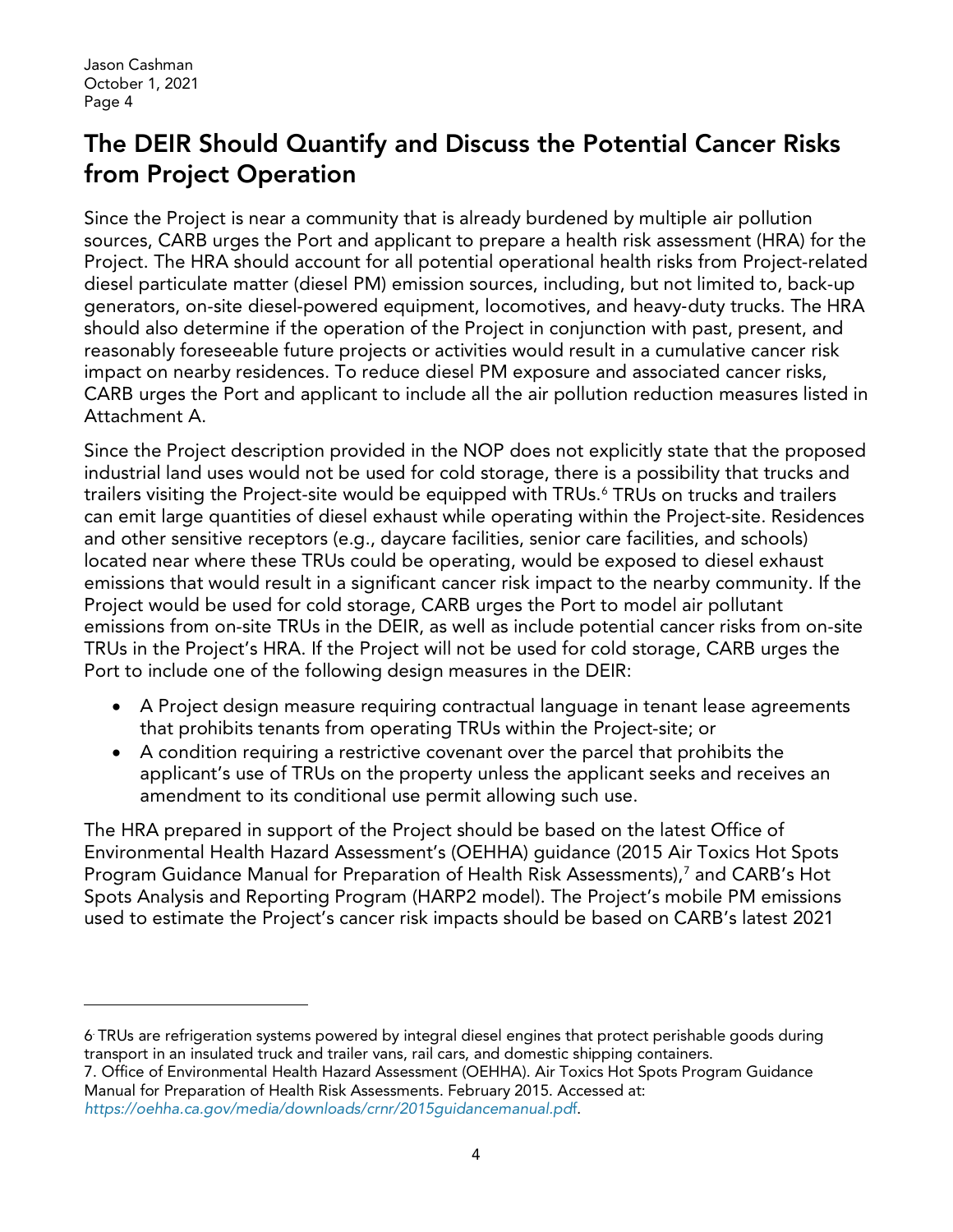Emission Factors model (EMFAC2021). Mobile emission factors can be easily obtained by running the EMFAC2021 Web Database: *https://arb.ca.gov/emfac/.*

The HRA should evaluate and present the existing baseline (current conditions), future baseline (full build-out year, without the Project), and future year with the Project. The health risks modeled under both the existing and the future baselines should reflect all applicable federal, state, and local rules and regulations. By evaluating health risks using both baselines, the public and planners will have a complete understanding of the potential health impacts that would result from the Project.

## The DEIR Should Quantify and Discuss the Potential Cancer Risks from Project Construction

In addition to the health risks associated with operational diesel PM emissions, health risks associated with construction diesel PM emissions should also be included in the air quality section of the DEIR and the Project's HRA. Construction of the Project would result in short-term diesel PM emissions from the use of both on-road and off-road diesel equipment. The OEHHA guidance recommends assessing cancer risks for construction projects lasting longer than two months. Since construction would very likely occur over a period lasting longer than two months, the HRA prepared for the Project should include health risks for existing residences near the Project-site during construction.

The HRA should account for all diesel PM emission sources related to Project construction, including, but not limited to, off-road mobile equipment, diesel generators, and on-road heavy-duty trucks. As previously stated in first section of this letter, the cancer risks evaluated in the construction HRA should be based on the latest OEHHA guidance and CARB's HARP2 model. The cancer risks reported in the HRA should be calculated using the latest emission factors obtained from CARB's latest EMFAC (currently EMFAC 2021) and off-road models.

# Conclusion

To reduce the exposure of toxic diesel PM emissions in disadvantaged communities already impacted by air pollution, the final design of the Project should include all existing and emerging zero-emission technologies to minimize diesel PM and NO<sub>x</sub> emissions, as well as the greenhouse gases that contribute to climate change. CARB encourages the Port and applicant to implement the measures listed in Attachment A.

Given the breadth and scope of projects subject to CEQA review throughout California that have air quality and greenhouse gas impacts, coupled with CARB's limited staff resources to substantively respond to all issues associated with a project, CARB must prioritize its substantive comments here based on staff time, resources, and its assessment of impacts. CARB's deliberate decision to substantively comment on some issues does not constitute an admission or concession that it substantively agrees with the lead agency's findings and conclusions on any issues on which CARB does not substantively submit comments.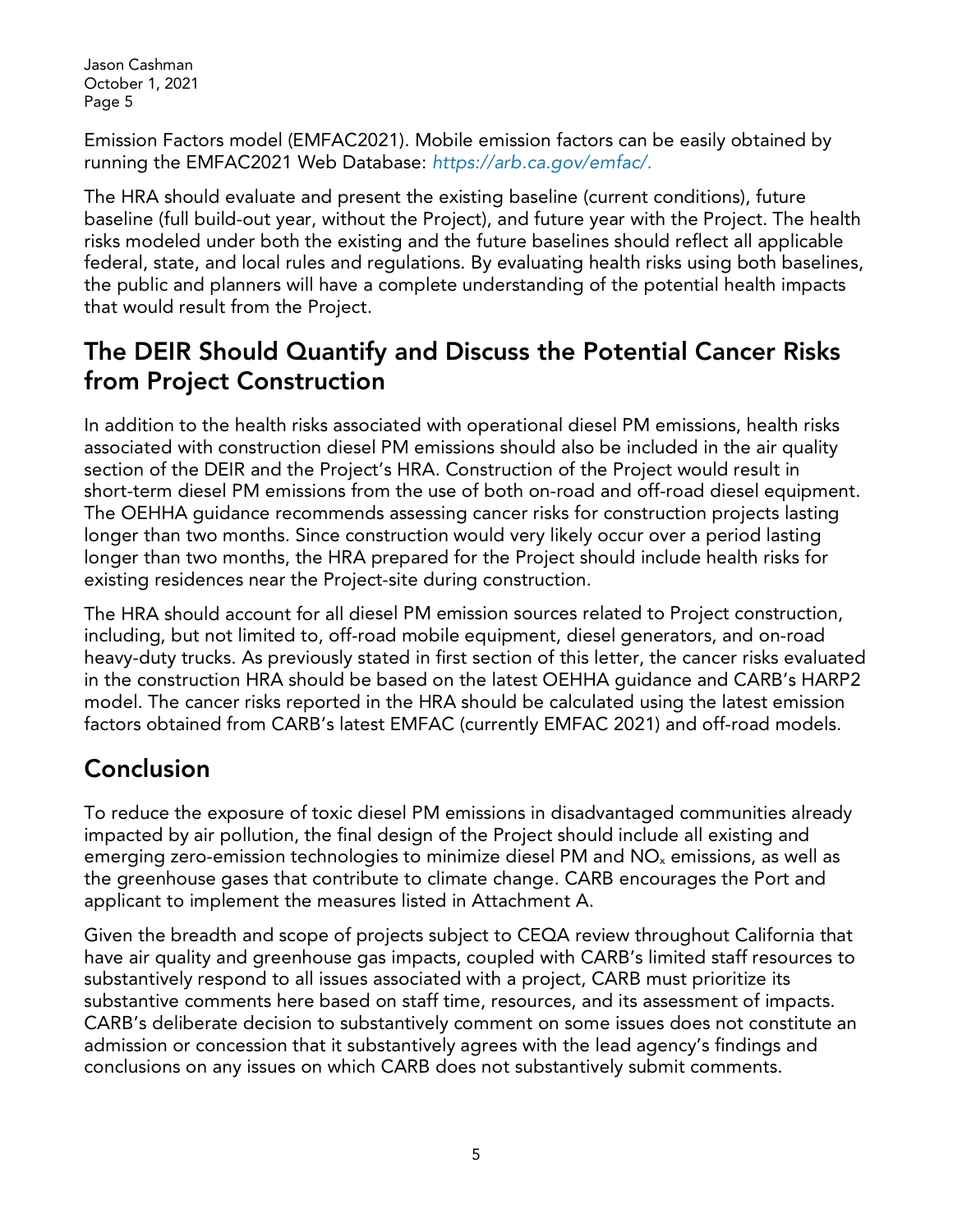CARB appreciates the opportunity to comment on the NOP for the Project and can provide assistance on zero-emission technologies and emission reduction strategies, as needed. Please include CARB on your State Clearinghouse list of selected State agencies that will receive the DEIR as part of the comment period. If you have questions, please contact Stanley Armstrong, Air Pollution Specialist via email at *[stanley.armstrong@arb.ca.gov](mailto:stanley.armstrong@arb.ca.gov)*.

Sincerely,

Tet 2v'

Robert Krieger, Branch Chief, Risk Reduction Branch

Attachment

cc: State Clearinghouse *[state.clearinghouse@opr.ca.gov](mailto:state.clearinghouse@opr.ca.gov)*

> Dillon Delvo, Executive Director, Little Manila Rising *[dillon@littlemanila.org](mailto:dillon@littlemanila.org)*

Patia Siong, Supervising Air Quality Specialist, San Joaquin Valley Air Pollution Control **District** 

*[patia.siong@valleyair.org](mailto:patia.siong@valleyair.org)*

Jonathan Pruitt, Environmental Justice Program Coordinator, Catholic Charities of the Diocese of Stockton *[jpruitt@ccstockton.org](mailto:jpruitt@ccstockton.org)*

Mariah Looney, Campaign Coordinator, Restore the Delta *[mariah@restorethedelta.org](mailto:mariah@restorethedelta.org)*

Morgan Capilla, NEPA Reviewer, U.S. Environmental Protection Agency, Air Division, Region 9 *[capilla.morgan@epa.gov](mailto:capilla.morgan@epa.gov)*

Stanley Armstrong, Air Pollution Specialist, Risk Reduction Branch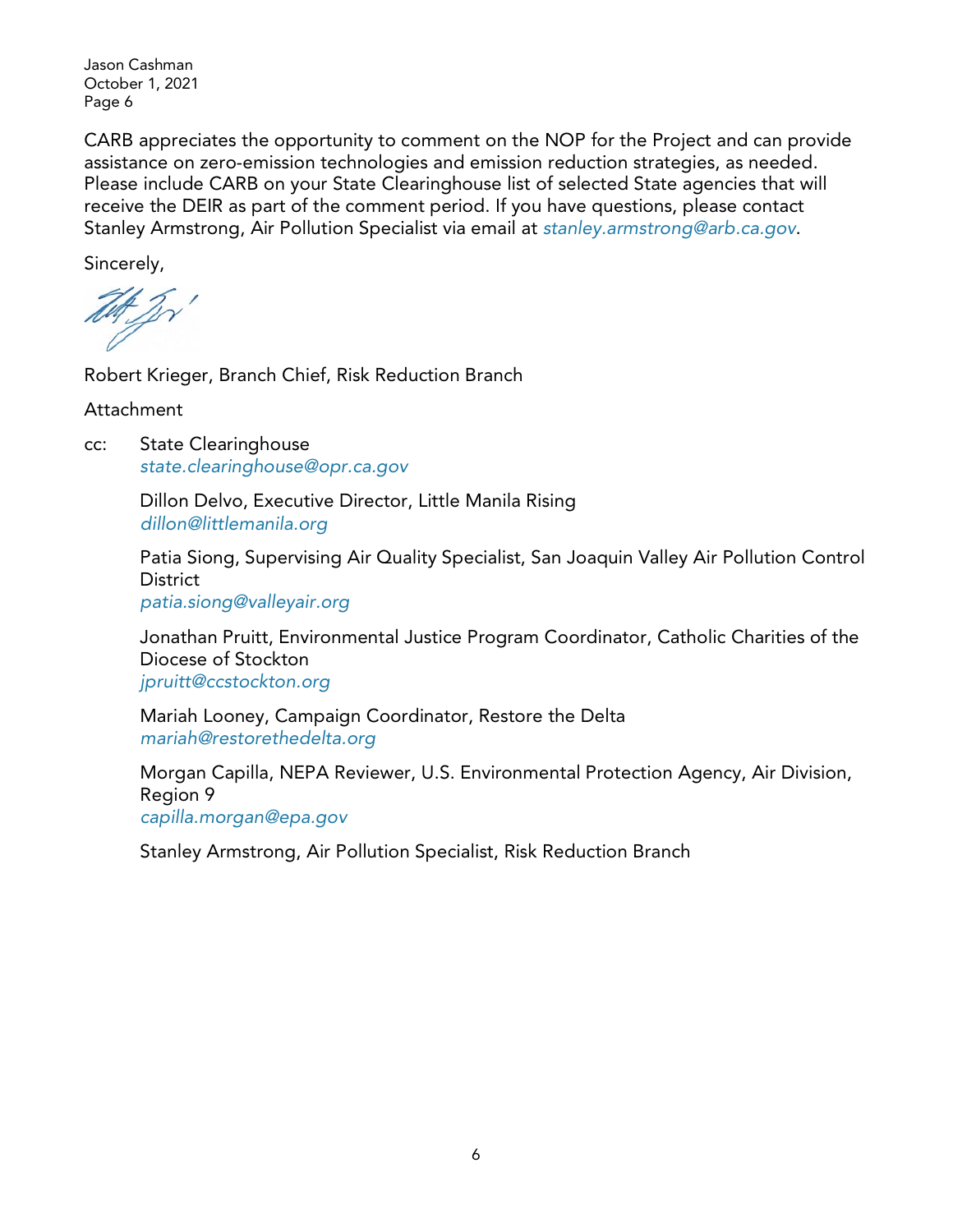# Attachment A Recommended Air Pollution Emission Reduction Measures for Warehouses and Distribution Centers

The California Air Resources Board (CARB) recommends developers and government planners use all existing and emerging zero to near-zero emission technologies during project construction and operation to minimize public exposure to air pollution. Below are some measures, currently recommended by CARB, specific to warehouse and distribution center projects. These recommendations are subject to change as new zero-emission technologies become available.

#### Recommended Construction Measures

- 1. Ensure the cleanest possible construction practices and equipment are used. This includes eliminating the idling of diesel-powered equipment and providing the necessary infrastructure (e.g., electrical hookups) to support zero and near-zero equipment and tools.
- 2. Implement, and plan accordingly for, the necessary infrastructure to support the zero and near-zero emission technology vehicles and equipment that will be operating on site. Necessary infrastructure may include the physical (e.g., needed footprint), energy, and fueling infrastructure for construction equipment, on-site vehicles and equipment, and medium-heavy and heavy-heavy duty trucks.
- 3. In construction contracts, include language that requires all off-road diesel-powered equipment used during construction to be equipped with Tier 4 or cleaner engines, except for specialized construction equipment in which Tier 4 engines are not available. In place of Tier 4 engines, off-road equipment can incorporate retrofits, such that, emission reductions achieved are equal to or exceed that of a Tier 4 engine.
- 4. In construction contracts, include language that requires all off-road equipment with a power rating below 19 kilowatts (e.g., plate compactors, pressure washers) used during project construction be battery powered.
- 5. In construction contracts, include language that requires all heavy-duty trucks entering the construction site, during the grading and building construction phases be model year 2014 or later. All heavy-duty haul trucks should also meet CARB's lowest optional low-oxides of nitrogen ( $NO<sub>x</sub>$ ) standard starting in the year 2022.<sup>[1](#page-14-0)</sup>

<span id="page-14-0"></span><sup>1.</sup> In 2013, CARB adopted optional low-NOx emission standards for on-road heavy-duty engines. CARB encourages engine manufacturers to introduce new technologies to reduce NOx emissions below the current mandatory on-road heavy-duty diesel engine emission standards for model-year 2010 and later. CARB's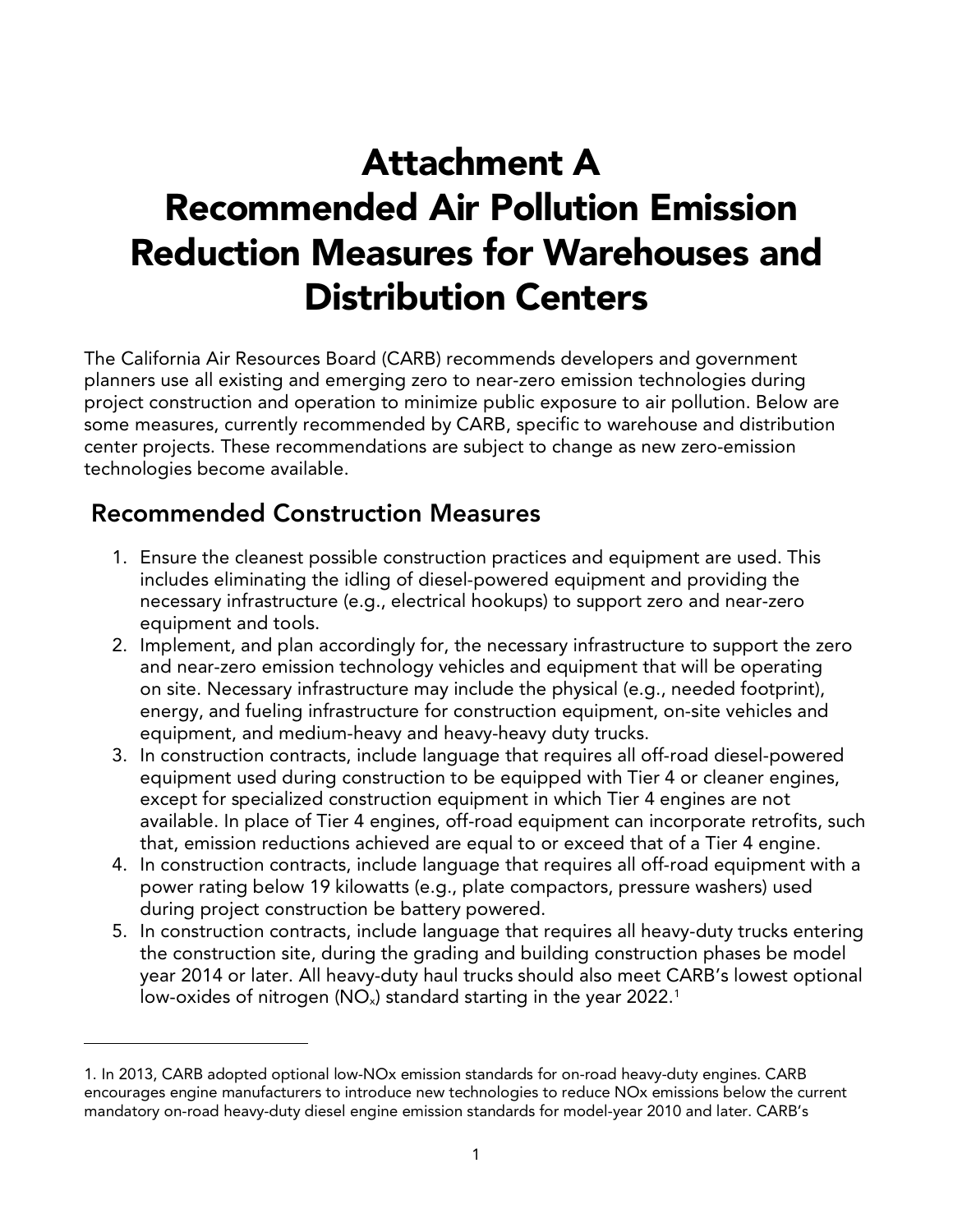6. In construction contracts, include language that requires all construction equipment and fleets to be in compliance with all current air quality regulations. CARB is available to assist in implementing this recommendation.

## Recommended Operation Measures

- 1. Include contractual language in tenant lease agreements that requires tenants to use the cleanest technologies available, and to provide the necessary infrastructure to support zero-emission vehicles and equipment that will be operating on site.
- 2. Include contractual language in tenant lease agreements that requires all loading/unloading docks and trailer spaces be equipped with electrical hookups for trucks with transport refrigeration units (TRU) or auxiliary power units. This requirement will substantially decrease the amount of time that a TRU powered by a fossil-fueled internal combustion engine can operate at the project site. Use of zero-emission all-electric plug-in TRUs, hydrogen fuel cell transport refrigeration, and cryogenic transport refrigeration are encouraged and can also be included in lease agreements.<sup>[2](#page-15-0)</sup>
- 3. Include contractual language in tenant lease agreements that requires all TRUs entering the project-site be plug-in capable.
- 4. Include contractual language in tenant lease agreements that requires future tenants to exclusively use zero-emission light and medium-duty delivery trucks and vans.
- 5. Include contractual language in tenant lease agreements that requires all service equipment (e.g., yard hostlers, yard equipment, forklifts, and pallet jacks) used within the project site to be zero-emission. This equipment is widely available and can be purchased using incentive funding from CARB's Clean Off-Road Equipment Voucher Incentive Project (CORE).[3](#page-15-1)
- 6. Include contractual language in tenant lease agreements that requires all heavy-duty trucks entering or on the project site to be model year 2014 or later, expedite a transition to zero-emission vehicles, and be fully zero-emission beginning in 2023. A list of commercially available zero-emission trucks can be obtained from the the Hybrid and Zero-emission Truck and Bus Voucher Incentive Project (HVIP).<sup>4</sup> Additional insentive funds can be obtained from the Carl Moyer Program and Voucher Incentive Program[.5](#page-15-3)
- 7. Include contractual language in tenant lease agreements that requires the tenant to be in, and monitor compliance with, all current air quality regulations for on-road trucks

optional low-NOx emission standard is available at: *[https://ww2.arb.ca.gov/our-work/programs/optional](https://ww2.arb.ca.gov/our-work/programs/optional-reduced-nox-standards)[reduced-nox-standards](https://ww2.arb.ca.gov/our-work/programs/optional-reduced-nox-standards)* .

<span id="page-15-0"></span><sup>2.</sup> CARB's technology assessment for transport refrigerators provides information on the current and projected development of TRUs, including current and anticipated costs. The assessment is available at: *[https://www.arb.ca.gov/msprog/tech/techreport/tru\\_07292015.pd](https://www.arb.ca.gov/msprog/tech/techreport/tru_07292015.pdf)*[f](https://www.arb.ca.gov/msprog/tech/techreport/tru_07292015.pdf) 

<span id="page-15-1"></span><sup>3</sup> Clean Off-Road Equipment Voucher Incentive Project. Accessible at: *[https://californiacore.org/how-to](https://californiacore.org/how-to-participate/)[participate](https://californiacore.org/how-to-participate/)*/

<span id="page-15-2"></span><sup>4</sup> Zero-Emission Truck and Bus Voucher Incentive Project. Accessible at: *[https://californiahvip.org](https://californiahvip.org/)*[/](https://californiahvip.org/) 

<span id="page-15-3"></span><sup>5</sup> Carl Moyer Program and Voucher Incentive Program. *[https://ww2.arb.ca.gov/carl-moyer-program-appl](https://ww2.arb.ca.gov/carl-moyer-program-apply)*[y](https://ww2.arb.ca.gov/carl-moyer-program-apply)